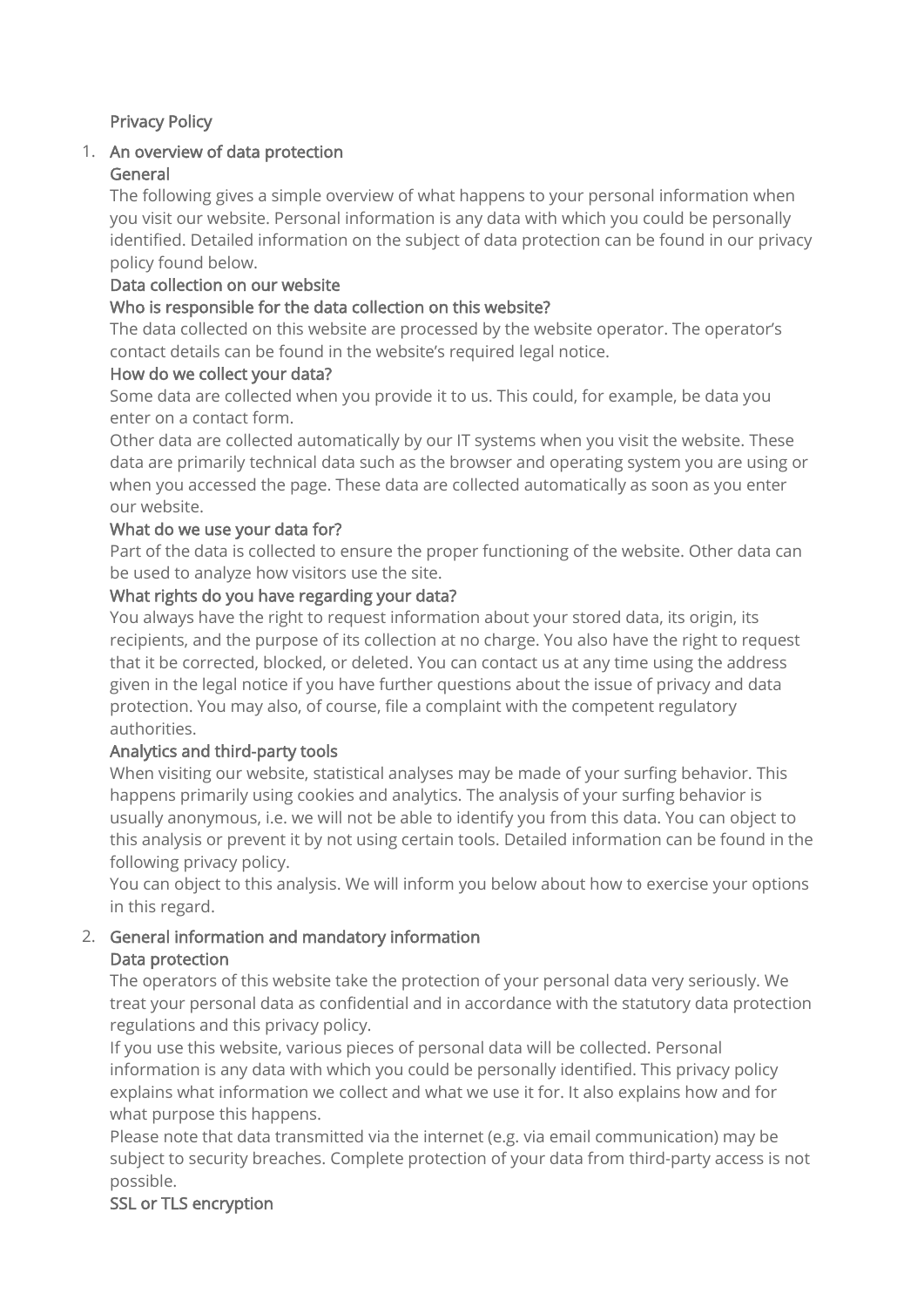This site uses SSL or TLS encryption for security reasons and for the protection of the transmission of confidential content, such as the inquiries you send to us as the site operator. You can recognize an encrypted connection in your browser's address line when it changes from "http://" to "https://" and the lock icon is displayed in your browser's address bar.

If SSL or TLS encryption is activated, the data you transfer to us cannot be read by third parties.

## Opposition to promotional emails

We hereby expressly prohibit the use of contact data published in the context of website legal notice requirements with regard to sending promotional and informational materials not expressly requested. The website operator reserves the right to take specific legal action if unsolicited advertising material, such as email spam, is received.

### 3. Data collection on our website **Cookies**

Some of our web pages use cookies. Cookies do not harm your computer and do not contain any viruses. Cookies help make our website more user-friendly, efficient, and secure. Cookies are small text files that are stored on your computer and saved by your browser. Most of the cookies we use are so-called "session cookies." They are automatically deleted after your visit. Other cookies remain in your device's memory until you delete them. These cookies make it possible to recognize your browser when you next visit the site. You can configure your browser to inform you about the use of cookies so that you can decide on a case-by-case basis whether to accept or reject a cookie. Alternatively, your browser can be configured to automatically accept cookies under certain conditions or to always reject them, or to automatically delete cookies when closing your browser. Disabling cookies may limit the functionality of this website.

Cookies which are necessary to allow electronic communications or to provide certain functions you wish to use (such as the shopping cart) are stored pursuant to Art. 6 paragraph 1, letter f of DSGVO. The website operator has a legitimate interest in the storage of cookies to ensure an optimized service provided free of technical errors. If other cookies (such as those used to analyze your surfing behavior) are also stored, they will be treated separately in this privacy policy.

## Server log files

The website provider automatically collects and stores information that your browser automatically transmits to us in "server log files". These are:

- Browser type and browser version
- Operating system used
- Referrer URL
- Host name of the accessing computer
- Time of the server request
- IP address

These data will not be combined with data from other sources.

The basis for data processing is Art. 6 (1) (b) DSGVO, which allows the processing of data to fulfill a contract or for measures preliminary to a contract.

## Contact form

Should you send us questions via the contact form, we will collect the data entered on the form, including the contact details you provide, to answer your question and any follow-up questions. We do not share this information without your permission.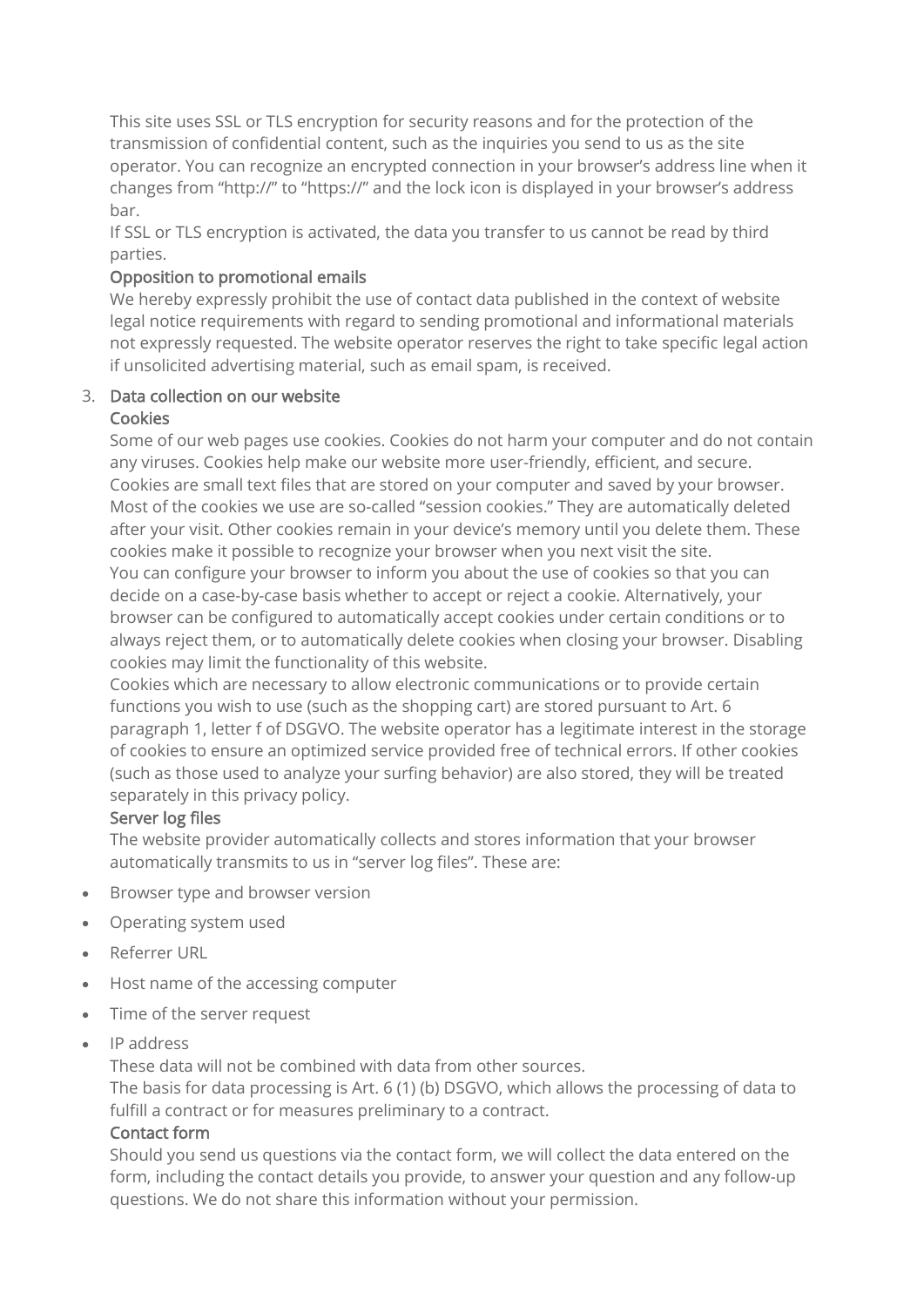We will, therefore, process any data you enter onto the contact form only with your consent per Art. 6 (1)(a) DSGVO. You may revoke your consent at any time. An informal email making this request is sufficient. The data processed before we receive your request may still be legally processed.

We will retain the data you provide on the contact form until you request its deletion, revoke your consent for its storage, or the purpose for its storage no longer pertains (e.g. after fulfilling your request). Any mandatory statutory provisions, especially those regarding mandatory data retention periods, remain unaffected by this provision.

### Registration on this website

You can register on our website in order to access additional functions offered here. The input data will only be used for the purpose of using the respective site or service for which you have registered. The mandatory information requested during registration must be provided in full. Otherwise, we will reject your registration.

To inform you about important changes such as those within the scope of our site or technical changes, we will use the email address specified during registration.

We will process the data provided during registration only based on your consent per Art. 6 (1)(a) DSGVO. You may revoke your consent at any time with future effect. An informal email making this request is sufficient. The data processed before we receive your request may still be legally processed.

We will continue to store the data collected during registration for as long as you remain registered on our website. Statutory retention periods remain unaffected.

## Datenschutzbestimmungen

## 1. Überblick über den Datenschutz

## Allgemeines

Im Folgenden erhalten Sie einen einfachen Überblick darüber, was mit Ihren personenbezogenen Daten passiert, wenn Sie unsere Website besuchen. Personenbezogene Daten sind hierbei alle Daten, mit denen Sie persönlich identifiziert werden können.

Ausführliche Informationen zum Thema Datenschutz finden Sie in unserer

Datenschutzerklärung, die Sie weiter unten finden.

Datenerhebung auf unserer Website

Wer ist für die Datenerhebung auf dieser Website verantwortlich?

Die auf dieser Website erhobenen Daten werden durch den Betreiber der Website verarbeitet. Die Kontaktdaten des Betreibers finden Sie im Impressum der Website. Wie erheben wir Ihre Daten?

Einige Daten werden erhoben, wenn Sie sie uns zur Verfügung stellen. Dies können z.B. Daten sein, die Sie in ein Kontaktformular eingeben.

Andere Daten werden automatisch von unseren IT-Systemen erfasst, wenn Sie die Website besuchen. Dabei handelt es sich vor allem um technische Daten wie den von Ihnen verwendeten Browser und das Betriebssystem oder den Zeitpunkt des Seitenaufrufs. Diese Daten werden automatisch erfasst, sobald Sie unsere Website betreten. Wozu verwenden wir Ihre Daten?

Ein Teil der Daten wird erhoben, um das ordnungsgemäße Funktionieren der Website zu gewährleisten. Andere Daten können verwendet werden, um zu analysieren, wie die Besucher die Website nutzen.

Welche Rechte haben Sie in Bezug auf Ihre Daten?

Sie haben jederzeit das Recht, unentgeltlich Auskunft über die zu Ihrer Person gespeicherten Daten, deren Herkunft und Empfänger sowie den Zweck der Speicherung zu verlangen. Sie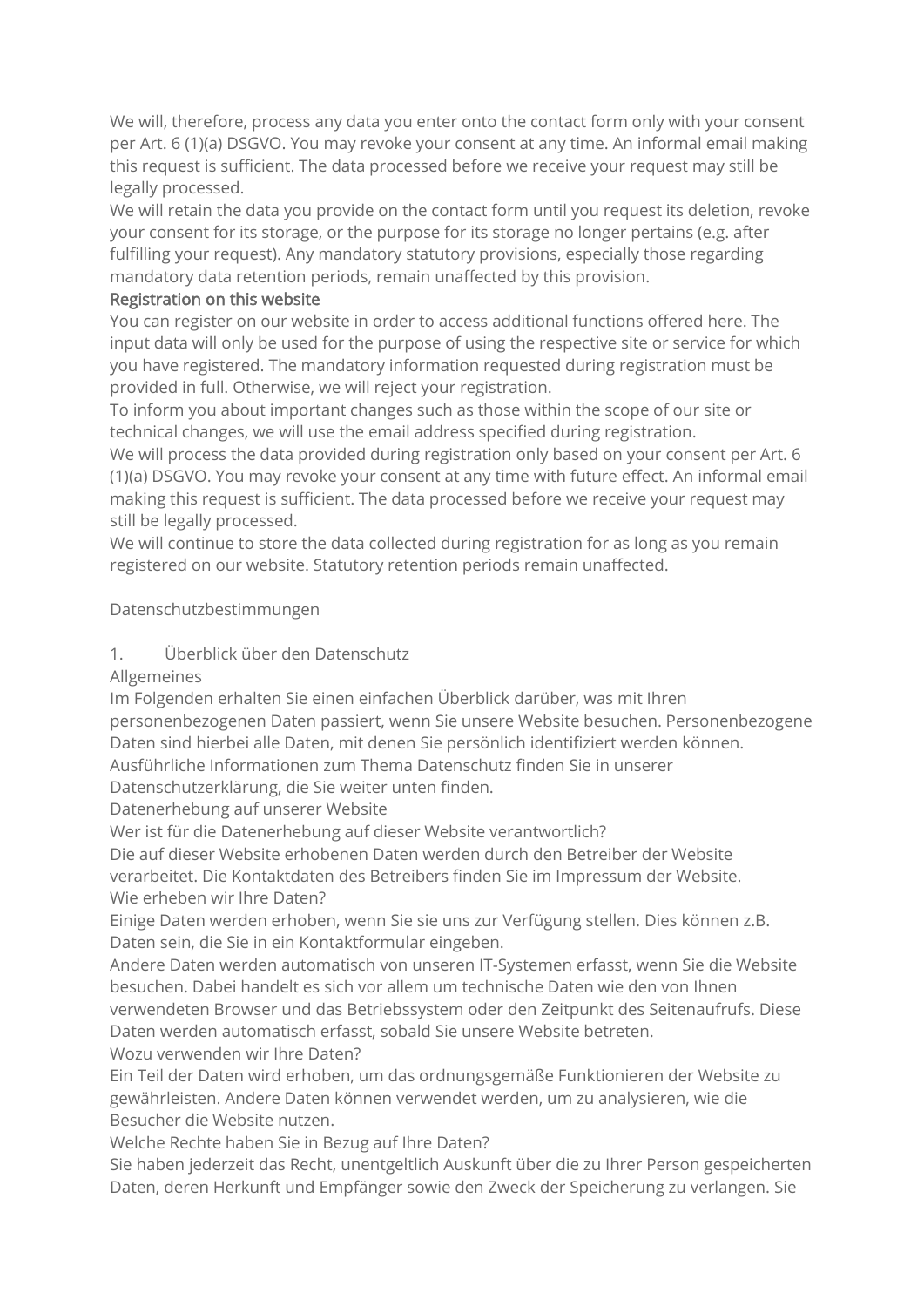haben außerdem ein Recht, die Berichtigung, Sperrung oder Löschung Ihrer Daten zu verlangen. Bei weiteren Fragen zum Thema Datenschutz können Sie sich jederzeit unter der im Impressum angegebenen Adresse an uns wenden. Selbstverständlich können Sie auch eine Beschwerde bei den zuständigen Aufsichtsbehörden einreichen. Analytik und Tools Dritter

Beim Besuch unserer Website können statistische Auswertungen über Ihr Surfverhalten gemacht werden. Dies geschieht vor allem mit Hilfe von Cookies und Analysetools. Die Analyse Ihres Surfverhaltens ist in der Regel anonym, d.h. wir können Sie anhand dieser Daten nicht identifizieren. Sie können dieser Auswertung widersprechen oder sie verhindern, indem Sie bestimmte Tools nicht nutzen. Detaillierte Informationen finden Sie in der folgenden Datenschutzerklärung.

Sie können dieser Auswertung widersprechen. Wir werden Sie im Folgenden darüber informieren, wie Sie Ihre diesbezüglichen Möglichkeiten wahrnehmen können.

## 2. Allgemeine Informationen und Pflichtangaben

## Datenschutz und Datensicherheit

Die Betreiber dieser Website nehmen den Schutz Ihrer persönlichen Daten sehr ernst. Wir behandeln Ihre personenbezogenen Daten vertraulich und entsprechend den gesetzlichen Datenschutzvorschriften sowie dieser Datenschutzerklärung.

Wenn Sie diese Website nutzen, werden verschiedene personenbezogene Daten erhoben. Personenbezogene Daten sind alle Daten, mit denen Sie persönlich identifiziert werden können. Diese Datenschutzerklärung erläutert, welche Informationen wir sammeln und wofür wir sie verwenden. Sie erklärt auch, wie und zu welchem Zweck dies geschieht. Wir weisen darauf hin, dass die Datenübertragung im Internet (z.B. bei der Kommunikation per E-Mail) Sicherheitslücken aufweisen kann. Ein lückenloser Schutz der Daten vor dem Zugriff durch Dritte ist nicht möglich.

SSL- oder TLS-Verschlüsselung

Diese Seite verwendet aus Sicherheitsgründen und zum Schutz der Übertragung vertraulicher Inhalte, wie z.B. der Anfragen, die Sie an uns als Seitenbetreiber senden, eine SSL- bzw. TLS-Verschlüsselung. Eine verschlüsselte Verbindung erkennen Sie daran, dass die Adresszeile Ihres Browsers von "http://" auf "https://" wechselt und das Schloss-Symbol in der Adressleiste Ihres Browsers angezeigt wird.

Wenn die SSL- oder TLS-Verschlüsselung aktiviert ist, können die Daten, die Sie an uns übermitteln, nicht von Dritten gelesen werden.

Widerspruch gegen Werbe-E-Mails

Der Nutzung von im Rahmen der Impressumspflicht veröffentlichten Kontaktdaten durch Dritte zur Übersendung von nicht ausdrücklich angeforderter Werbung und Informationsmaterialien wird hiermit ausdrücklich widersprochen. Die Betreiber der Seiten behalten sich ausdrücklich rechtliche Schritte im Falle der unverlangten Zusendung von Werbeinformationen, etwa durch Spam-Mails, vor.

# 3. Datenerfassung auf unserer Website

## Cookies

Einige unserer Webseiten verwenden Cookies. Cookies richten auf Ihrem Rechner keinen Schaden an und enthalten keine Viren. Cookies dienen dazu, unser Angebot nutzerfreundlicher, effektiver und sicherer zu machen. Cookies sind kleine Textdateien, die auf Ihrem Rechner abgelegt werden und die Ihr Browser speichert.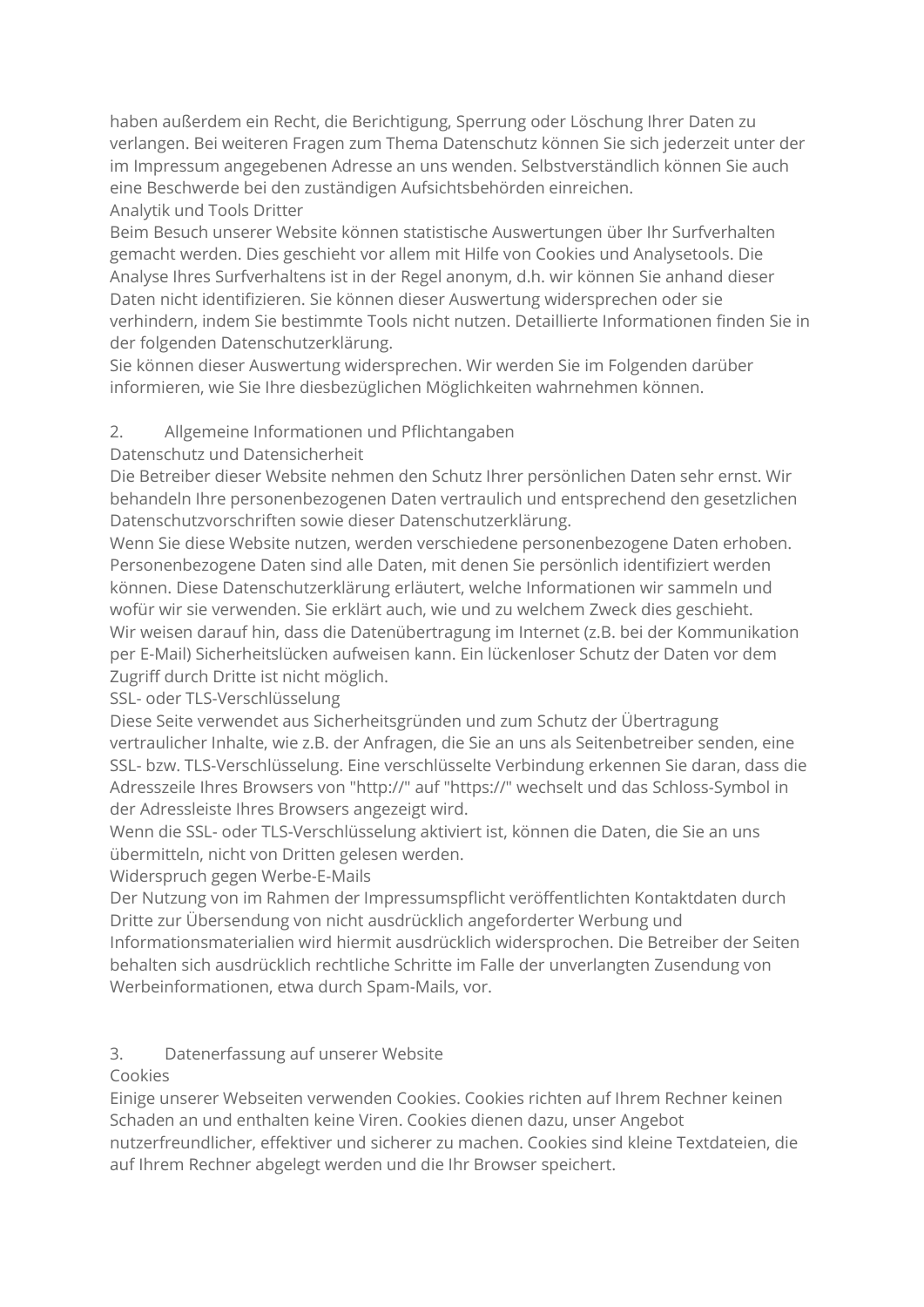Die meisten der von uns verwendeten Cookies sind so genannte "Session-Cookies". Sie werden nach Ende Ihres Besuchs automatisch gelöscht. Andere Cookies verbleiben im Speicher Ihres Geräts, bis Sie diese löschen. Diese Cookies ermöglichen es, Ihren Browser beim nächsten Besuch der Website wiederzuerkennen.

Sie können Ihren Browser so einstellen, dass Sie über die Verwendung von Cookies informiert werden, so dass Sie von Fall zu Fall entscheiden können, ob Sie ein Cookie akzeptieren oder ablehnen. Alternativ kann Ihr Browser so konfiguriert werden, dass er Cookies unter bestimmten Bedingungen automatisch akzeptiert oder immer ablehnt, oder dass er Cookies beim Schließen des Browsers automatisch löscht. Die Deaktivierung von Cookies kann die Funktionalität dieser Website einschränken.

Cookies, die zur Ermöglichung der elektronischen Kommunikation oder zur Bereitstellung bestimmter Funktionen, die Sie nutzen möchten (z.B. Warenkorb), erforderlich sind, werden gemäß Art. 6 Abs. 1 lit. f DSGVO. Der Websitebetreiber hat ein berechtigtes Interesse an der Speicherung von Cookies, um einen optimierten und technisch fehlerfreien Service zu gewährleisten. Sollten darüber hinaus weitere Cookies (z.B. zur Analyse des Surfverhaltens) gespeichert werden, werden diese in dieser Datenschutzerklärung gesondert behandelt. Server-Logfiles

Der Website-Provider erhebt und speichert automatisch Informationen, die Ihr Browser automatisch an uns übermittelt, in so genannten Server-Log-Files". Dies sind:

- Browsertyp und Browserversion
- verwendetes Betriebssystem
- Referrer URL
- Hostname des zugreifenden Rechners
- Uhrzeit der Serveranfrage
- IP-Adresse

Eine Zusammenführung dieser Daten mit Daten aus anderen Quellen wird nicht vorgenommen.

Die Grundlage für die Datenverarbeitung ist Art. 6 Abs. 1 lit. b) DSGVO, der die Verarbeitung von Daten zur Erfüllung eines Vertrages oder für vorvertragliche Maßnahmen erlaubt. Kontakt-Formular

Wenn Sie uns per Kontaktformular Anfragen zukommen lassen, werden Ihre Angaben aus dem Formular inklusive der von Ihnen dort angegebenen Kontaktdaten zwecks Bearbeitung der Anfrage und für den Fall von Anschlussfragen bei uns gespeichert. Wir geben diese Daten nicht ohne Ihre Zustimmung weiter.

Wir verarbeiten die von Ihnen in das Kontaktformular eingegebenen Daten daher nur mit Ihrer Einwilligung gemäß Art. 6 Abs. 1 lit. a) DSGVO. Sie können Ihre Einwilligung jederzeit widerrufen. Eine formlose E-Mail mit dieser Bitte ist ausreichend. Die bis zum Eingang Ihrer Anfrage verarbeiteten Daten dürfen weiterhin rechtmäßig verarbeitet werden.

Die von Ihnen im Kontaktformular angegebenen Daten werden bei uns gespeichert, bis Sie uns zur Löschung auffordern, Ihre Einwilligung zur Speicherung widerrufen oder der Zweck für die Datenspeicherung entfällt (z.B. nach Erfüllung Ihrer Anfrage). Zwingende gesetzliche Bestimmungen, insbesondere über gesetzliche Aufbewahrungsfristen, bleiben von dieser Regelung unberührt.

#### Registrierung auf dieser Website

Sie haben die Möglichkeit, sich auf unserer Website zu registrieren, um Zugang zu weiteren hier angebotenen Funktionen zu erhalten. Die eingegebenen Daten werden nur für die Nutzung der jeweiligen Seite oder Dienstleistung verwendet, für die Sie sich registriert haben. Die bei der Registrierung abgefragten Pflichtangaben müssen vollständig angegeben werden. Andernfalls werden wir Ihre Registrierung ablehnen.